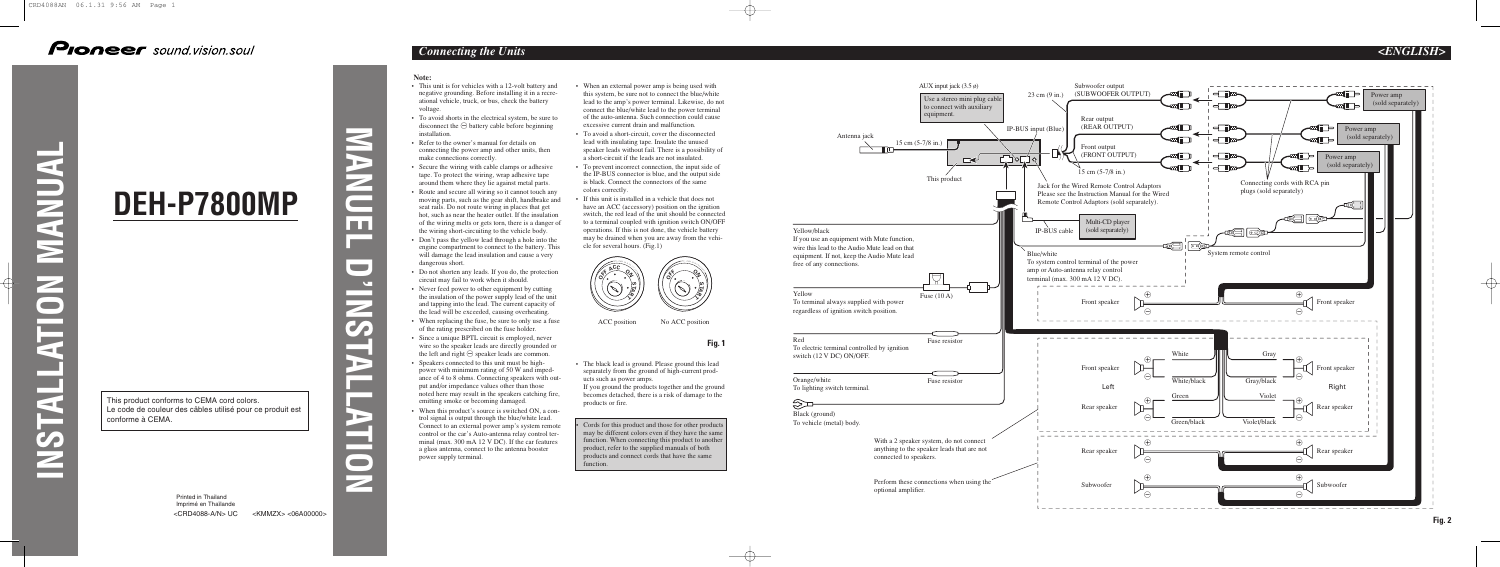#### **DIN Rear-mount**

#### **Installation using the screw holes on the side of the unit**

**1. Remove the frame. (Fig. 7)**



#### **2. Fastening the unit to the factory radio mounting bracket. (Fig. 8) (Fig. 9)**

Select a position where the screw holes of the bracket and the screw holes of the head unit become aligned (are fitted), and tighten the screws at 2 places on each side. Use either truss screws  $(5 \times 8 \text{ mm})$  or flush surface screws  $(5 \times 9 \text{ mm})$ , depending on the shape of the screw holes in the bracket.





Frame







### **Fixing the front panel**

If you do not operate the removing and attaching the front panel function, use the supplied fixing screw to fix the front panel to this unit.

**Fig. 10**





**Fig. 5**

**Fig. 6**

To remove the frame, extend top and order to unlock it. (When reattaching frame if the front panel is released.



#### **Note:**

- Before making a final installation of the unit, temporarily connect the wiring to confirm that the connections are correct and the system works properly.
- Use only the parts included with the unit to ensure proper installation. The use of unauthorized parts can cause malfunctions.
- Consult with your nearest dealer if installation requires the drilling of holes or other modifications of the vehicle.
- Install the unit where it does not get in the driver's way and cannot injure the passenger if there is a sudden stop, like an emergency stop.
- The semiconductor laser will be damaged if it overheats, so don't install the unit anywhere hot — for instance, near a heater outlet.



لكني<br>الكنيسي<br>الكنيسي







#### **DIN Front/Rear-mount**

This unit can be properly installed either from "Front" (conventional DIN Front-mount) or "Rear" (DIN Rear-mount installation, utilizing threaded screw holes at the sides of unit chassis). For details, refer to the following illustrated installation methods.

#### **DIN Front-mount**

#### **Installation with the rubber bush (Fig. 4)**

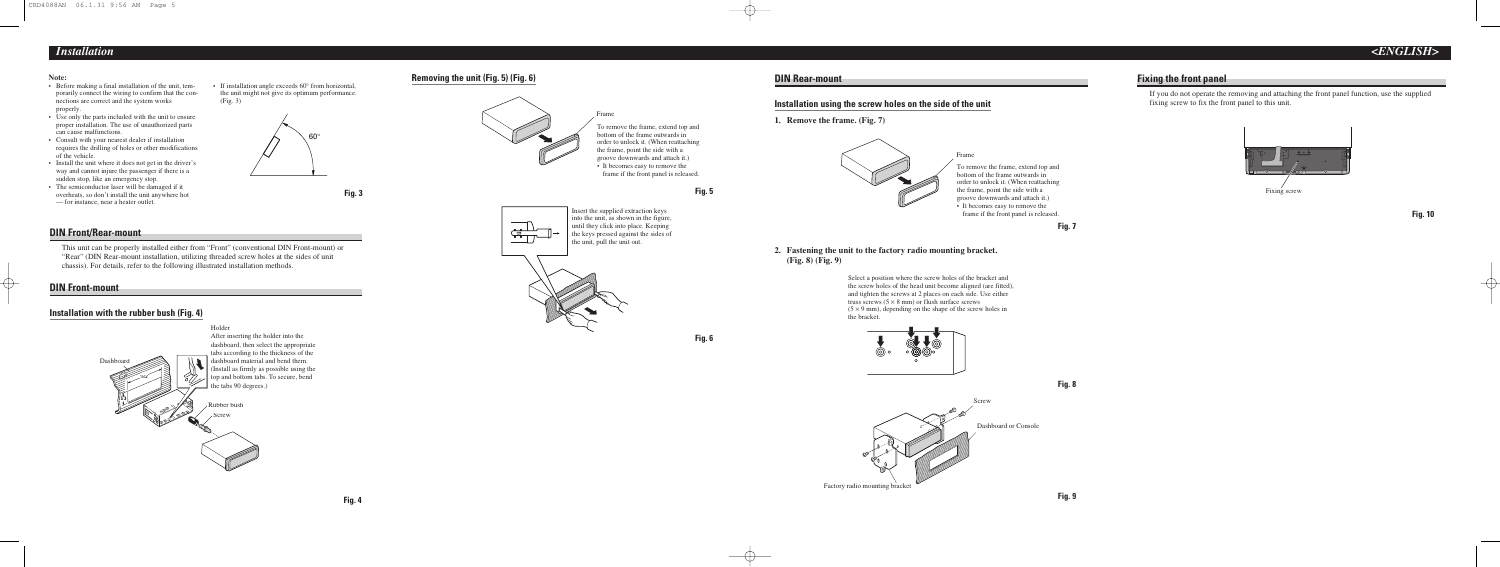

#### **Remarque:**

- Quand la source de ce produit est positionnée sur ON, un signal de commande est sorti par le fil bleu/blanc. Connectez-le à la télécommande d'ensemble de l'amplificateur de puissance extérieur ou à la borne de commande du relais d'antenne motorisée (max. 300 mA, 12 V CC). Si la voiture utilise une antenne de vitre, connectez-le à la prise d'alimentation de l'amplificateur d'antenne.
- Lorsqu'un amplificateur de puissance externe est utilisé avec ce système, veiller à ne pas connecter le fil bleu/blanc à la borne d'alimentation de l'amplificateur. De la même manière, ne pas connecter le fil bleu/blanc à la borne d'alimentation de l'antenne automatique. Un tel branchement pourrait causer une perte de courant excessive et un mauvais fonctionnement de l'appareil.
- Pour éviter tout court-circuit, recouvrez les conducteurs débranchés d'un ruban isolant. En particulier, n'oubliez pas d'isoler les fils de haut-parleur. Un court-circuit peut se produire si les fils ne sont pas isolés.
- Pour éviter une connexion incorrecte, le côté entrée du connecteur IP-BUS est bleu et le côté sortie, noir. Brancher les connecteurs de même couleur correctement.
- Si cette unité est installée dans un véhicule dont le contacteur d'allumage n'a pas de position ACC (accessoire), le fil rouge de l'unité doit être connecté à une borne couplée aux opérations de marche/arrêt du contacteur d'allumage. Sinon, la batterie du véhicule peut se décharger lorsque le véhicule n'est pas utilisé pendant plusieurs heures.  $(Fig.1)$

- **Fig. 1** Position ACC Aucune position ACC
- Le conducteur noir est le câble de masse. Veillez à relier ce conducteur à une masse qui ne soit pas la masse d'un appareil gros consommateur d'énergie tel qu'un amplificateur de puissance. En effet, si vous utilisez la même masse pour plusieurs appareils et si ces masses sont supprimées par un défaut de contact, l'endommagement de l'appareil, voire un incendie sont possibles.
- Cet appareil est destiné aux véhicules avec une batterie de 12 V, avec pôle négatif à la masse. Avant de l'installer dans un véhicule de loisir, un camion ou un car, vérifier la tension de la batterie.
- Afin d'éviter tout risque de court-circuit, débrancher le câble de la borne négative  $\ominus$  de la batterie avant de commencer la pose.
- Pour le raccordement des câbles de l'amplificateur de puissance et des autres appareils, se reporter au manuel de l'utilisateur et procéder comme il est indiqué
- Fixer les câbles au moyen de colliers ou de morceaux de ruban adhésif. Pour protéger le câblage, enrouler la bande adhésive autour des câbles à l'endroit où ceux-ci sont placés contre les parties métalliques.
- Acheminer et fixer tout le câblage de telle sorte qu'il ne touche pas les pièces mobiles, comme le levier de changement de vitesse, le frein à main et les rails des sièges. Ne pas acheminer les câbles dans des endroits qui peuvent devenir chauds, comme près de la sortie de radiateur. Si l'isolation des câbles fond ou est se déchire, il existe un danger de court-circuit des câbles avec la carrosserie du véhicule.
- Ne pas faire passer le conducteur jaune dans le compartiment moteur par un trou pour le connecter avec la batterie. Cela pourrait endommager sa gaine d'isolation et provoquer un grave court-circuit.
- Ne pas court-circuiter les conducteurs. Dans le cas contraire, le circuit de protection risque de ne pas fonctionner.
- Ne jamais alimenter un autre appareil par un branchement sur le câble d'alimentation de celuici. Le courant qui circulerait dans ce conducteur pourrait dépasser la capacité du conducteur et entraîner une élévation anormale de température.
- Si vous devez remplacer un fusible, veillez à utiliser uniquement un fusible de l'ampérage prescrit sur le porte-fusible.
- Un circuit BPTL unique étant employé, n'effectuez jamais le câblage de sorte que les fils de haut-parleurs soient directement mis à la masse ou que les fils de haut-parleurs  $\ominus$  gauche et droit soient communs.
- Les haut-parleurs connectés à cet appareil doivent être en mesure de supporter une puissance de 50 W, et doivent présenter une impédance comprise entre 4 et 8 Ohms. L'utilisation de haut-parleurs dont la puissance admissible ou l'impédance seraient différentes des valeurs indiquées ici, pourrait provoquer leur inflammation, avec émission de fumée, ou à tout le moins leur endommagement.



• Les câbles de ce produit et ceux d'autres produits peuvent fort bien ne pas être de la même couleur bien que remplissant la même fonction. Pour relier ce produit à un autre produit, utilisez le manuel de chacun et effectuez les raccordements en ne tenant compte que de la fonction de chaque câble.